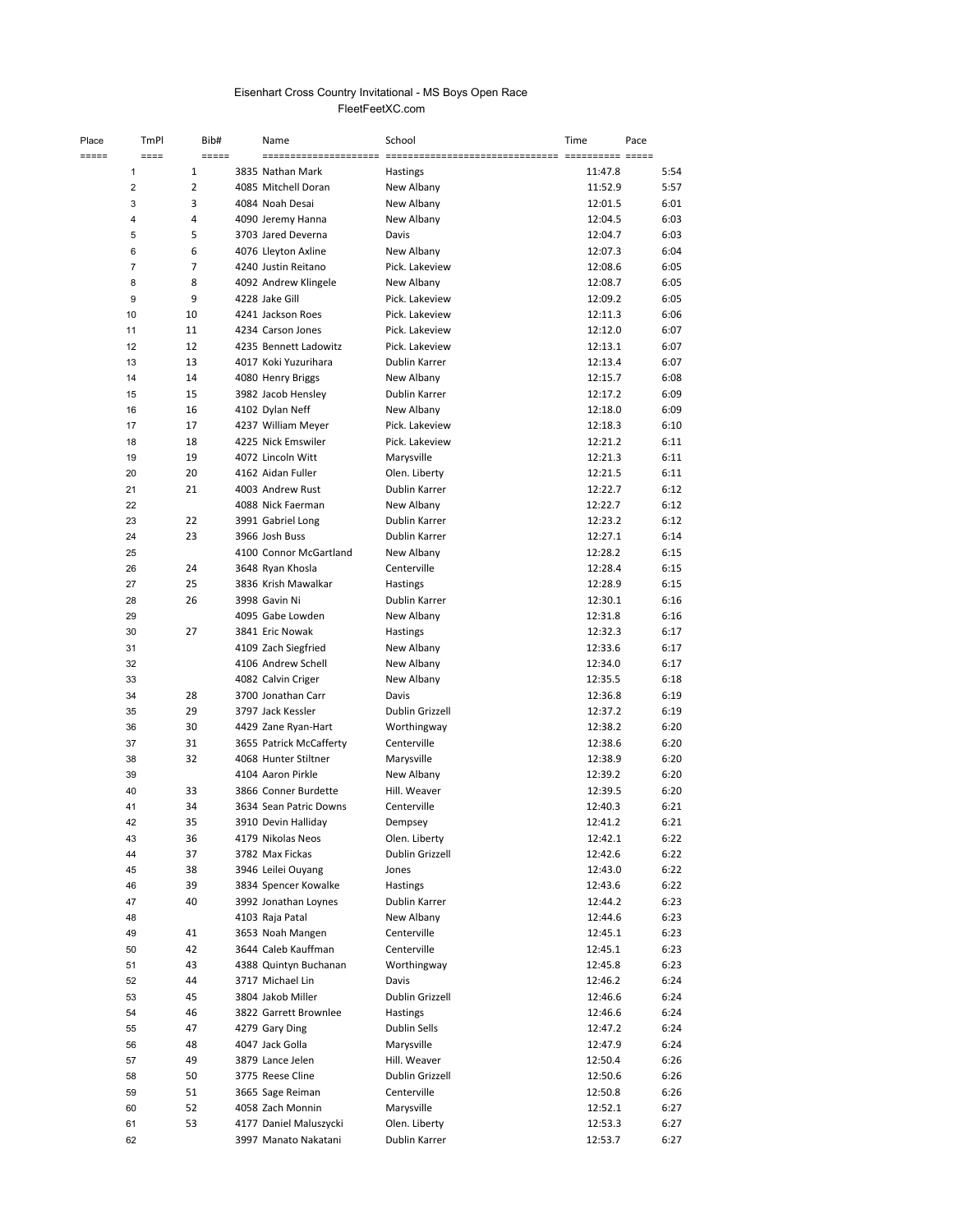| 63  |    | 4220 Noah Brown         | Pick. Lakeview  | 12:53.9 | 6:27 |
|-----|----|-------------------------|-----------------|---------|------|
| 64  | 54 | 3666 Logan Rimkus       | Centerville     | 12:54.1 | 6:28 |
|     |    |                         | Dublin Karrer   |         | 6:28 |
| 65  |    | 3979 Noah Hartner       |                 | 12:55.2 |      |
| 66  | 55 | 3711 Shane Hall         | Davis           | 12:56.0 | 6:29 |
| 67  |    | 4010 Shrey Tiwari       | Dublin Karrer   | 12:56.2 | 6:29 |
| 68  |    | 4101 Josh Minier        | New Albany      | 12:57.1 | 6:29 |
| 69  | 56 | 3725 Jordan Vega        | Davis           | 12:57.9 | 6:29 |
| 70  |    | 4008 Thomas Terrell     | Dublin Karrer   | 13:00.7 | 6:31 |
| 71  |    | 4007 Dean Sherrer       | Dublin Karrer   | 13:00.8 | 6:31 |
|     |    |                         |                 |         |      |
| 72  | 57 | 4114 Sam Ailes          | Olen. Hyatts    | 13:01.8 | 6:31 |
| 73  | 58 | 3705 Mark Gaston        | Davis           | 13:02.6 | 6:32 |
| 74  | 59 | 3785 Jeffrey Goodstein  | Dublin Grizzell | 13:02.9 | 6:32 |
| 75  | 60 | 4277 Nathan Buchman     | Dublin Sells    | 13:03.6 | 6:32 |
| 76  | 61 | 4405 Owen Hedberg       | Worthingway     | 13:04.3 | 6:33 |
| 77  | 62 | 3706 Ethan Gies         | Davis           | 13:04.7 | 6:33 |
| 78  | 63 | 3823 Josh Cable         | Hastings        | 13:04.9 | 6:33 |
| 79  | 64 | 4411 Liam Johnson       | Worthingway     | 13:05.9 | 6:33 |
|     |    |                         |                 |         |      |
| 80  | 65 | 4410 Henry Jackson      | Worthingway     | 13:07.9 | 6:34 |
| 81  | 66 | 4178 Mitchell Martz     | Olen. Liberty   | 13:08.2 | 6:35 |
| 82  |    | 3656 Jackson McEldowney | Centerville     | 13:09.0 | 6:35 |
| 83  |    | 3985 Dhimanth Kalyanam  | Dublin Karrer   | 13:09.4 | 6:35 |
| 84  |    | 3958 Michael Arocha     | Dublin Karrer   | 13:10.3 | 6:36 |
| 85  | 67 | 4432 Tommy Sinclair     | Worthingway     | 13:10.7 | 6:36 |
| 86  |    | 3667 Nathaniel Smith    | Centerville     | 13:11.5 | 6:36 |
|     |    |                         |                 |         |      |
| 87  | 68 | 3839 Frankie Mulligan   | Hastings        | 13:11.7 | 6:36 |
| 88  |    | 3829 Jackson Hargett    | Hastings        | 13:12.1 | 6:37 |
| 89  |    | 3975 Blake Grisvard     | Dublin Karrer   | 13:12.1 | 6:37 |
| 90  | 69 | 3815 Eli Vilkinofsky    | Dublin Grizzell | 13:12.6 | 6:37 |
| 91  |    | 3849 Jack Westhoven     | Hastings        | 13:13.7 | 6:37 |
| 92  | 70 | 4183 Ben Rappleye       | Olen. Liberty   | 13:13.9 | 6:37 |
| 93  |    | 3838 Peter Milburn      | Hastings        | 13:14.0 | 6:37 |
| 94  |    | 3708 Mason Gill         | Davis           | 13:14.0 | 6:37 |
|     |    |                         |                 |         |      |
| 95  |    | 4239 Mackston Reed      | Pick. Lakeview  | 13:14.5 | 6:38 |
| 96  |    | 3960 Ryan Beckwith      | Dublin Karrer   | 13:15.2 | 6:38 |
| 97  |    | 3633 Chris Dickson      | Centerville     | 13:15.3 | 6:38 |
| 98  |    | 3677 Kevin Whitehead    | Centerville     | 13:15.4 | 6:38 |
| 99  |    | 3970 Joseph Erdelsky    | Dublin Karrer   | 13:16.5 | 6:39 |
| 100 |    | 3978 Saanidhya Gupta    | Dublin Karrer   | 13:16.8 | 6:39 |
|     | 71 | 3805 Ryan Mortazavi     | Dublin Grizzell | 13:18.4 | 6:40 |
| 101 |    |                         |                 |         |      |
| 102 |    | 3807 William Nichols    | Dublin Grizzell | 13:18.4 | 6:40 |
| 103 | 72 | 4437 Ryan Wetterauer    | Worthingway     | 13:21.1 | 6:41 |
| 104 | 73 | 3953 Garrett Smith      | Jones           | 13:22.4 | 6:42 |
| 105 |    | 3801 Nathan Ludwig      | Dublin Grizzell | 13:22.8 | 6:42 |
| 106 | 74 | 4381 Jared Wiley        | Worth. McCord   | 13:23.1 | 6:42 |
| 107 | 75 | 4065 Caleb Skidmore     | Marysville      | 13:23.5 | 6:42 |
| 108 |    | 4420 Henry Markwardt    | Worthingway     | 13:24.0 | 6:43 |
| 109 |    | 3967 Christopher Call   | Dublin Karrer   | 13:25.0 | 6:43 |
|     |    |                         |                 |         |      |
| 110 |    | 4018 Brian Zhou         | Dublin Karrer   | 13:25.3 | 6:43 |
| 111 | 76 | 4216 Nate Stedman       | Olen. Orange    | 13:25.5 | 6:43 |
| 112 |    | 3654 Sam Martin         | Centerville     | 13:26.4 | 6:44 |
| 113 | 77 | 4057 Riley Miller       | Marysville      | 13:26.7 | 6:44 |
| 114 | 78 | 4194 Jacob Tootle       | Olen. Liberty   | 13:26.8 | 6:44 |
| 115 |    | 3996 Austin Mehl        | Dublin Karrer   | 13:27.3 | 6:44 |
| 116 |    | 4229 Isaac Glanzman     | Pick. Lakeview  | 13:27.7 | 6:44 |
|     |    |                         |                 |         |      |
| 117 |    | 4440 Ian Young          | Worthingway     | 13:28.0 | 6:44 |
| 118 |    | 3827 Derek Foote        | Hastings        | 13:28.2 | 6:45 |
| 119 |    | 3847 Donald Speas       | <b>Hastings</b> | 13:29.1 | 6:45 |
| 120 |    | 3645 Jaden Kaufman      | Centerville     | 13:29.7 | 6:45 |
| 121 | 79 | 4067 Cameron Smith      | Marysville      | 13:30.3 | 6:46 |
| 122 | 80 | 4173 Parker Lawrence    | Olen. Liberty   | 13:30.7 | 6:46 |
| 123 | 81 | 4208 Josh Layne         | Olen. Orange    | 13:30.9 | 6:46 |
|     | 82 | 4354 Owen Alderman      | Worth. McCord   |         | 6:46 |
| 124 |    |                         |                 | 13:31.8 |      |
| 125 | 83 | 3890 Mason Song         | Hill. Weaver    | 13:32.4 | 6:47 |
| 126 | 84 | 3896 Jackson Wickham    | Hill. Weaver    | 13:32.9 | 6:47 |
| 127 |    | 4086 Durshil Doshi      | New Albany      | 13:33.2 | 6:47 |
| 128 |    | 3964 Aaron Brown        | Dublin Karrer   | 13:34.4 | 6:48 |
| 129 |    | 4052 Preston Herring    | Marysville      | 13:35.4 | 6:48 |
|     |    |                         |                 |         |      |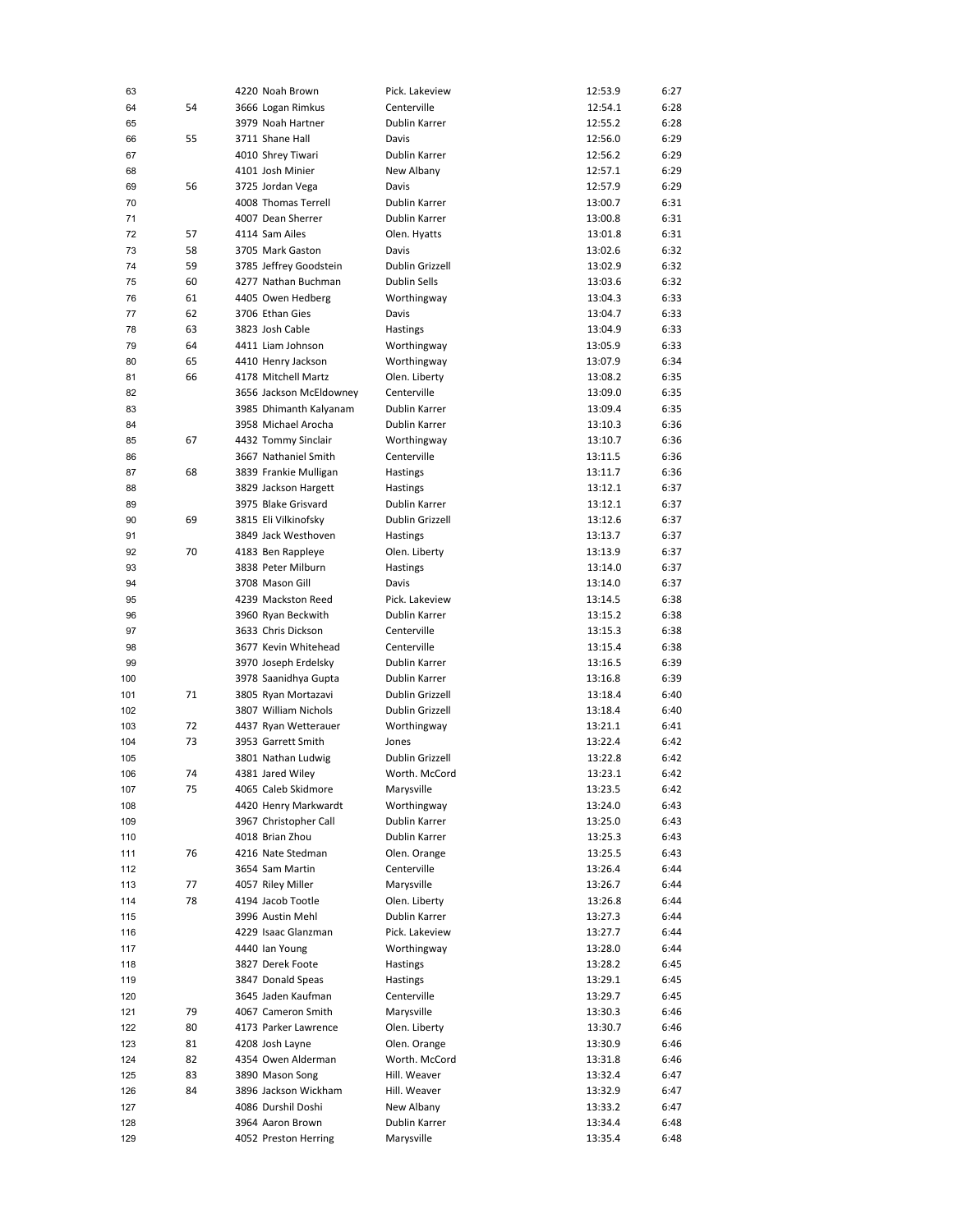| 130 |     | 4231 Braden Hopkins        | Pick. Lakeview      | 13:36.0 | 6:48 |
|-----|-----|----------------------------|---------------------|---------|------|
| 131 |     | 4244 Colin Touvell         | Pick. Lakeview      | 13:36.0 | 6:48 |
| 132 |     | 4186 Jacob Rygielski       | Olen. Liberty       | 13:36.4 | 6:49 |
| 133 |     | 4428 Garret Robinson Dogge | Worthingway         | 13:36.8 | 6:49 |
| 134 |     | 4159 Chase Borden          | Olen. Liberty       | 13:38.7 | 6:50 |
| 135 | 85  | 4358 Nick Baughman         | Worth. McCord       | 13:39.3 | 6:50 |
| 136 |     | 4243 Colin Searfoss        | Pick. Lakeview      | 13:39.4 | 6:50 |
| 137 | 86  | 4259 Ethan Dilts           | Pick. Ridgeview     | 13:40.4 | 6:51 |
| 138 |     | 3674 Owen Waller           | Centerville         | 13:40.7 | 6:51 |
|     |     |                            |                     |         |      |
| 139 | 87  | 4300 Sumit Singh           | <b>Dublin Sells</b> | 13:40.7 | 6:51 |
| 140 |     | 3974 Armeen Ghoorkhanian   | Dublin Karrer       | 13:40.8 | 6:51 |
| 141 | 88  | 4362 George Fang           | Worth, McCord       | 13:40.9 | 6:51 |
| 142 | 89  | 3876 Nathan Hand           | Hill, Weaver        | 13:42.6 | 6:52 |
| 143 | 90  | 3888 Owen Schnipke         | Hill. Weaver        | 13:43.0 | 6:52 |
| 144 | 91  | 4213 Ben Naber             | Olen. Orange        | 13:43.2 | 6:52 |
| 145 | 92  | 4287 Braydon Jablonski     | Dublin Sells        | 13:43.5 | 6:52 |
| 146 |     | 3973 Elvin Fu              | Dublin Karrer       | 13:44.3 | 6:53 |
| 147 |     | 3994 Gowrav Mannem         | Dublin Karrer       | 13:44.9 | 6:53 |
| 148 | 93  | 4377 Toby Shaw             | Worth. McCord       | 13:46.5 | 6:54 |
| 149 |     | 3632 Jacob Dice            | Centerville         | 13:47.8 | 6:54 |
| 150 | 94  | 3914 Aidan Knouff          | Dempsey             | 13:48.1 | 6:55 |
| 151 |     | 3670 Keaton Tanner         | Centerville         | 13:48.7 | 6:55 |
| 152 |     | 3710 Ibrahim Habli         | Davis               | 13:49.1 | 6:55 |
| 153 | 95  | 4289 Tomohide Katayama     | Dublin Sells        | 13:49.2 | 6:55 |
| 154 | 96  | 4144 Suchi Mova            | Olen. Hyatts        | 13:49.6 | 6:55 |
| 155 |     | 4016 Musashi Yamauchi      | Dublin Karrer       | 13:49.8 | 6:55 |
| 156 | 97  | 3619 Evans Micah           | <b>Big Walnut</b>   | 13:49.8 | 6:55 |
|     |     |                            |                     |         |      |
| 157 | 98  | 3920 Josh Robinson         | Dempsey             | 13:50.0 | 6:55 |
| 158 | 99  | 4136 Hayden Keller         | Olen. Hyatts        | 13:51.2 | 6:56 |
| 159 |     | 3820 Joey Woolley          | Dublin Grizzell     | 13:52.1 | 6:57 |
| 160 |     | 4107 Aiden Schnider        | New Albany          | 13:52.3 | 6:57 |
| 161 | 100 | 4372 Mitchell Niemantsverd | Worth. McCord       | 13:52.8 | 6:57 |
| 162 |     | 3702 Rahul Desai           | Davis               | 13:53.6 | 6:57 |
| 163 |     | 3715 Austin Kelemen        | Davis               | 13:54.0 | 6:57 |
| 164 |     | 4089 Billy Gastineau       | New Albany          | 13:55.1 | 6:58 |
| 165 |     | 3796 Tejas Karne           | Dublin Grizzell     | 13:55.2 | 6:58 |
| 166 | 101 | 4331 Tad White             | St. Michael         | 13:55.3 | 6:58 |
| 167 |     | 3704 Jack Fritchie         | Davis               | 13:55.6 | 6:58 |
| 168 |     | 4253 Riley Wilson          | Pick. Lakeview      | 13:55.8 | 6:58 |
| 169 |     | 3993 Ben Manion            | Dublin Karrer       | 13:56.1 | 6:59 |
| 170 | 102 | 3864 Braydon Boyd          | Hill. Weaver        | 13:56.8 | 6:59 |
| 171 |     | 4233 Che Jackson           | Pick. Lakeview      | 13:56.9 | 6:59 |
| 172 |     | 4402 Michael Geiger        | Worthingway         | 13:57.4 | 6:59 |
| 173 | 103 | 4261 Jack Dryer            | Pick. Ridgeview     | 13:57.9 | 6:59 |
| 174 |     | 4196 Logan Ward            | Olen. Liberty       | 13:58.1 | 7:00 |
| 175 |     | 4219 Max Becker            | Pick. Lakeview      | 13:59.2 | 7:00 |
|     | 104 |                            | <b>Dublin Sells</b> |         |      |
| 176 |     | 4282 Jake Frank            |                     | 13:59.5 | 7:00 |
| 177 |     | 3745 Robbie Tucker         | General Sherman     | 13:59.8 | 7:00 |
| 178 |     | 3818 Jason Wang            | Dublin Grizzell     | 14:00.1 | 7:01 |
| 179 |     | 3676 Josh Welsh            | Centerville         | 14:01.3 | 7:01 |
| 180 | 105 | 3913 Zack Kim              | Dempsey             | 14:01.8 | 7:01 |
| 181 |     | 4093 Makana Knettler       | New Albany          | 14:02.0 | 7:02 |
| 182 | 106 | 4299 Merrick Shorter       | Dublin Sells        | 14:03.2 | 7:02 |
| 183 |     | 3965 Eugene Burgei         | Dublin Karrer       | 14:03.8 | 7:02 |
| 184 | 107 | 4139 Jonny Looser          | Olen. Hyatts        | 14:04.0 | 7:02 |
| 185 |     | 3699 Eli Brown             | Davis               | 14:04.4 | 7:03 |
| 186 |     | 4181 Ricky Pyun            | Olen. Liberty       | 14:05.0 | 7:03 |
| 187 |     | 3999 Kazuya Okuma          | Dublin Karrer       | 14:06.2 | 7:04 |
| 188 |     | 4399 Konnor Faire          | Worthingway         | 14:06.4 | 7:04 |
| 189 | 108 | 4262 Doug Graham           | Pick. Ridgeview     | 14:06.5 | 7:04 |
| 190 |     | 4427 A.J. Rinaldi          | Worthingway         | 14:07.8 | 7:04 |
| 191 | 109 | 3609 Drewyor Grant         | Big Walnut          | 14:08.6 | 7:05 |
| 192 |     | 4098 Luke Maxeiner         | New Albany          | 14:09.2 | 7:05 |
| 193 | 110 | 4267 Hunter McComas        | Pick. Ridgeview     | 14:09.3 | 7:05 |
| 194 |     | 4226 Jason Ferguson        | Pick. Lakeview      | 14:09.7 | 7:05 |
|     |     | 4386 Nicholas Boriin       |                     |         |      |
| 195 |     |                            | Worthingway         | 14:09.9 | 7:05 |
| 196 |     | 4053 Matt Hull             | Marysville          | 14:10.3 | 7:06 |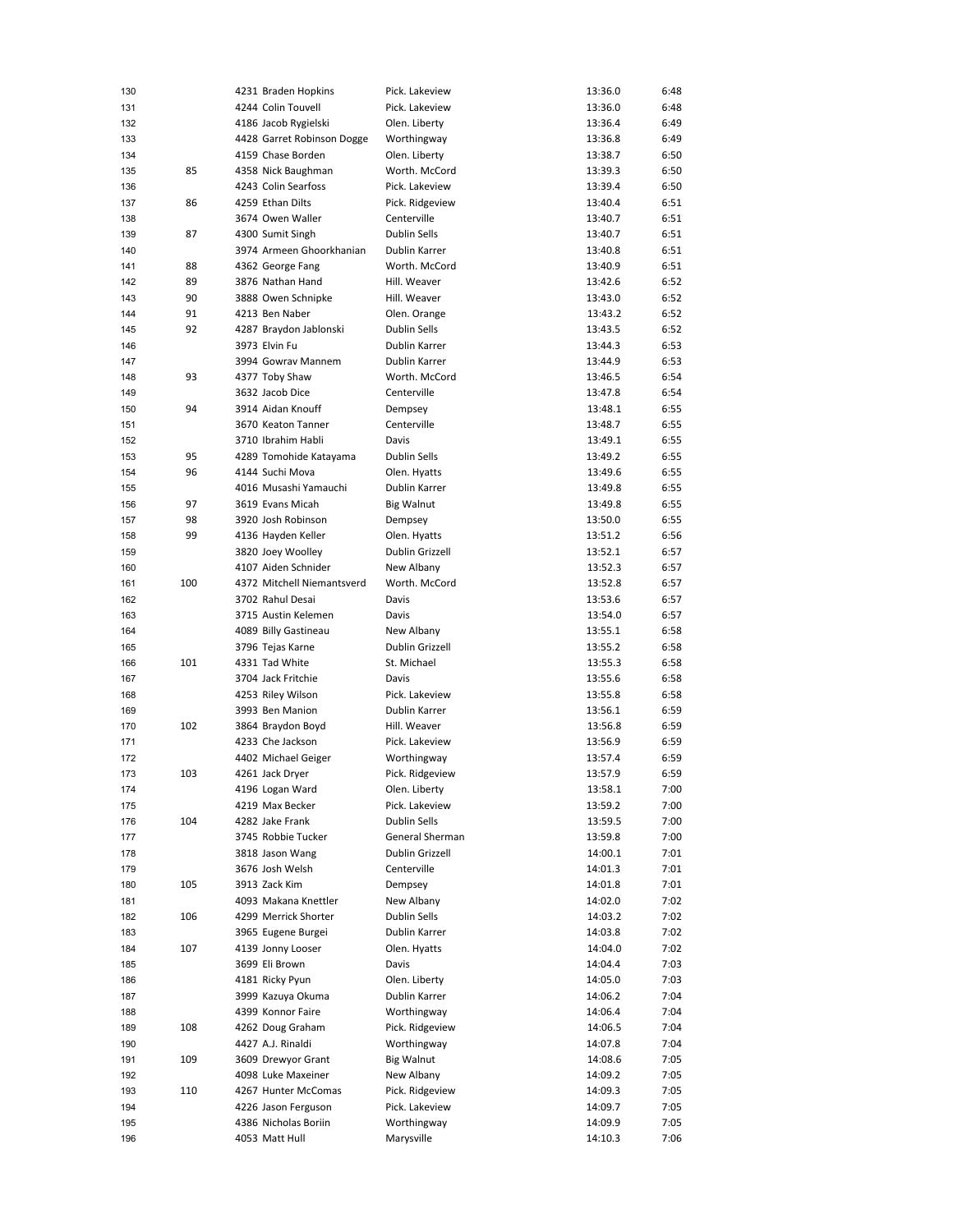| 197 |     | 3663 Jack Paulson          | Centerville         | 14:10.9 | 7:06 |
|-----|-----|----------------------------|---------------------|---------|------|
| 198 | 111 | 3902 Tim Bumgardner        | Dempsey             | 14:11.6 | 7:06 |
| 199 | 112 | 4154 Ethan Tremblay        | Olen. Hyatts        | 14:11.7 | 7:06 |
| 200 | 113 | 3932 Jack Burky            | Jones               | 14:11.8 | 7:06 |
|     |     |                            |                     |         | 7:07 |
| 201 |     | 4413 Cole Kennemer         | Worthingway         | 14:12.1 |      |
| 202 |     | 3981 Jackson Henslev       | Dublin Karrer       | 14:12.4 | 7:07 |
| 203 |     | 4406 Josh Hickman          | Worthingway         | 14:12.9 | 7:07 |
| 204 |     | 4096 Geoffrey Mackey       | New Albany          | 14:13.0 | 7:07 |
| 205 |     | 4417 Keuwan Lees           | Worthingway         | 14:13.6 | 7:07 |
| 206 |     | 4172 Noah Koknat           | Olen. Liberty       | 14:13.9 | 7:07 |
| 207 | 114 | 4275 Constantine Vernadaki | Pick. Ridgeview     | 14:14.2 | 7:08 |
| 208 |     | 4396 Jonathan Diakogeorgio | Worthingway         | 14:14.6 | 7:08 |
|     |     |                            |                     |         |      |
| 209 |     | 4079 Stephen Bline         | New Albany          | 14:15.1 | 7:08 |
| 210 | 115 | 3955 Kai Switzer           | Jones               | 14:15.3 | 7:08 |
| 211 |     | 3980 Dustin He             | Dublin Karrer       | 14:15.3 | 7:08 |
| 212 |     | 3707 Lucas Gies            | Davis               | 14:15.6 | 7:08 |
| 213 |     | 4298 Morgan Shang          | <b>Dublin Sells</b> | 14:15.7 | 7:08 |
| 214 | 116 | 3765 Jake Valenzuela       | Granville           | 14:16.4 | 7:09 |
| 215 |     | 3678 Demetrius Williams    | Centerville         | 14:16.5 | 7:09 |
| 216 |     | 3627 Robert Beeler         | Centerville         | 14:17.8 | 7:09 |
|     |     |                            |                     |         |      |
| 217 |     | 3814 Nathan Vidor          | Dublin Grizzell     | 14:18.3 | 7:10 |
| 218 |     | 3746 Matthew Whalen        | General Sherman     | 14:18.4 | 7:10 |
| 219 |     | 4041 Noah Bowers           | Marysville          | 14:19.0 | 7:10 |
| 220 |     | 4248 Mathew Watos          | Pick. Lakeview      | 14:19.2 | 7:10 |
| 221 |     | 3626 Neil Ammer            | Centerville         | 14:19.8 | 7:10 |
| 222 | 117 | 3757 Bryan Harms           | Granville           | 14:19.8 | 7:10 |
| 223 | 118 | 4355 Ben Ambler            | Worth, McCord       | 14:20.0 | 7:10 |
| 224 |     |                            | St. Michael         |         |      |
|     | 119 | 4322 James Messerly        |                     | 14:20.3 | 7:11 |
| 225 |     | 4038 Austin Bentz          | Marysville          | 14:20.5 | 7:11 |
| 226 | 120 | 4311 Will Fitzpatrick      | St. Michael         | 14:20.7 | 7:11 |
| 227 |     | 4250 Ethan Watts           | Pick. Lakeview      | 14:21.4 | 7:11 |
| 228 |     | 4360 Gavin Crozier         | Worth. McCord       | 14:26.1 | 7:14 |
| 229 |     | 4392 Luca Campognoli       | Worthingway         | 14:26.9 | 7:14 |
| 230 |     | 3742 Kyle Miller           | General Sherman     | 14:27.2 | 7:14 |
| 231 |     | 3646 Evan Kellner          | Centerville         | 14:28.1 | 7:15 |
|     |     |                            | Hill. Weaver        | 14:29.6 |      |
| 232 |     | 3868 Carter Davis          |                     |         | 7:15 |
| 233 |     | 4105 Andreas Sakis         | New Albany          | 14:30.2 | 7:16 |
| 234 |     | 4363 Dillon Fisher         | Worth. McCord       | 14:31.1 | 7:16 |
| 235 |     | 3875 Quinn Gillilan        | Hill. Weaver        | 14:31.1 | 7:16 |
| 236 |     | 4283 Tarik Ganz            | <b>Dublin Sells</b> | 14:31.4 | 7:16 |
| 237 |     | 4051 James Heap            | Marysville          | 14:32.3 | 7:17 |
| 238 |     | 4157 Paolo Atriano         | Olen. Liberty       | 14:32.4 | 7:17 |
| 239 |     | 4418 Noah Long             | Worthingway         | 14:32.9 | 7:17 |
|     |     |                            |                     |         |      |
| 240 |     | 3870 Zack Desilva          | Hill, Weaver        | 14:33.5 | 7:17 |
| 241 |     | 3873 Aaron Egolf           | Hill. Weaver        | 14:34.0 | 7:18 |
| 242 |     | 4414 Josh Kim              | Worthingway         | 14:34.4 | 7:18 |
| 243 |     | 3649 Quentin Konya         | Centerville         | 14:34.7 | 7:18 |
| 244 |     | 4230 Adam Hellmich         | Pick. Lakeview      | 14:35.5 | 7:18 |
| 245 |     | 3787 Ishayu Gupta          | Dublin Grizzell     | 14:35.6 | 7:18 |
| 246 | 121 | 4217 Jerry Wang            | Olen. Orange        | 14:35.6 | 7:18 |
| 247 |     | 4380 Gavin Ware            | Worth. McCord       | 14:36.0 | 7:18 |
|     |     |                            |                     |         |      |
| 248 |     | 4165 Samuel Hargett        | Olen. Liberty       | 14:36.3 | 7:19 |
| 249 |     | 4094 Will Le               | New Albany          | 14:37.5 | 7:19 |
| 250 | 122 | 3748 Henry Budd            | Granville           | 14:37.7 | 7:19 |
| 251 | 123 | 4127 Aiden Gaier           | Olen. Hyatts        | 14:38.2 | 7:20 |
| 252 | 124 | 4153 Alex Tremblay         | Olen. Hyatts        | 14:38.4 | 7:20 |
| 253 |     | 3788 Roland Hebner         | Dublin Grizzell     | 14:38.5 | 7:20 |
| 254 |     | 3776 Ryan Cline            | Dublin Grizzell     | 14:38.6 | 7:20 |
| 255 | 125 | 4255 Nick Bellestri        | Pick. Ridgeview     | 14:38.9 | 7:20 |
|     |     |                            |                     |         |      |
| 256 |     | 4383 J.J. Zink             | Worth. McCord       | 14:39.0 | 7:20 |
| 257 | 126 | 3764 Jacob Teter           | Granville           | 14:39.3 | 7:20 |
| 258 |     | 4014 Kade Williams         | Dublin Karrer       | 14:39.5 | 7:20 |
| 259 | 127 | 4260 Matthew Doukakis      | Pick. Ridgeview     | 14:39.7 | 7:20 |
| 260 |     | 3795 Avinash Karne         | Dublin Grizzell     | 14:39.9 | 7:20 |
| 261 | 128 | 3931 Erich Boschert        | Jones               | 14:42.6 | 7:22 |
| 262 | 129 | 3592 Parker Andrew         | <b>Big Walnut</b>   | 14:43.4 | 7:22 |
| 263 |     | 3988 Kosei Kogure          | Dublin Karrer       | 14:43.8 | 7:22 |
|     |     |                            |                     |         |      |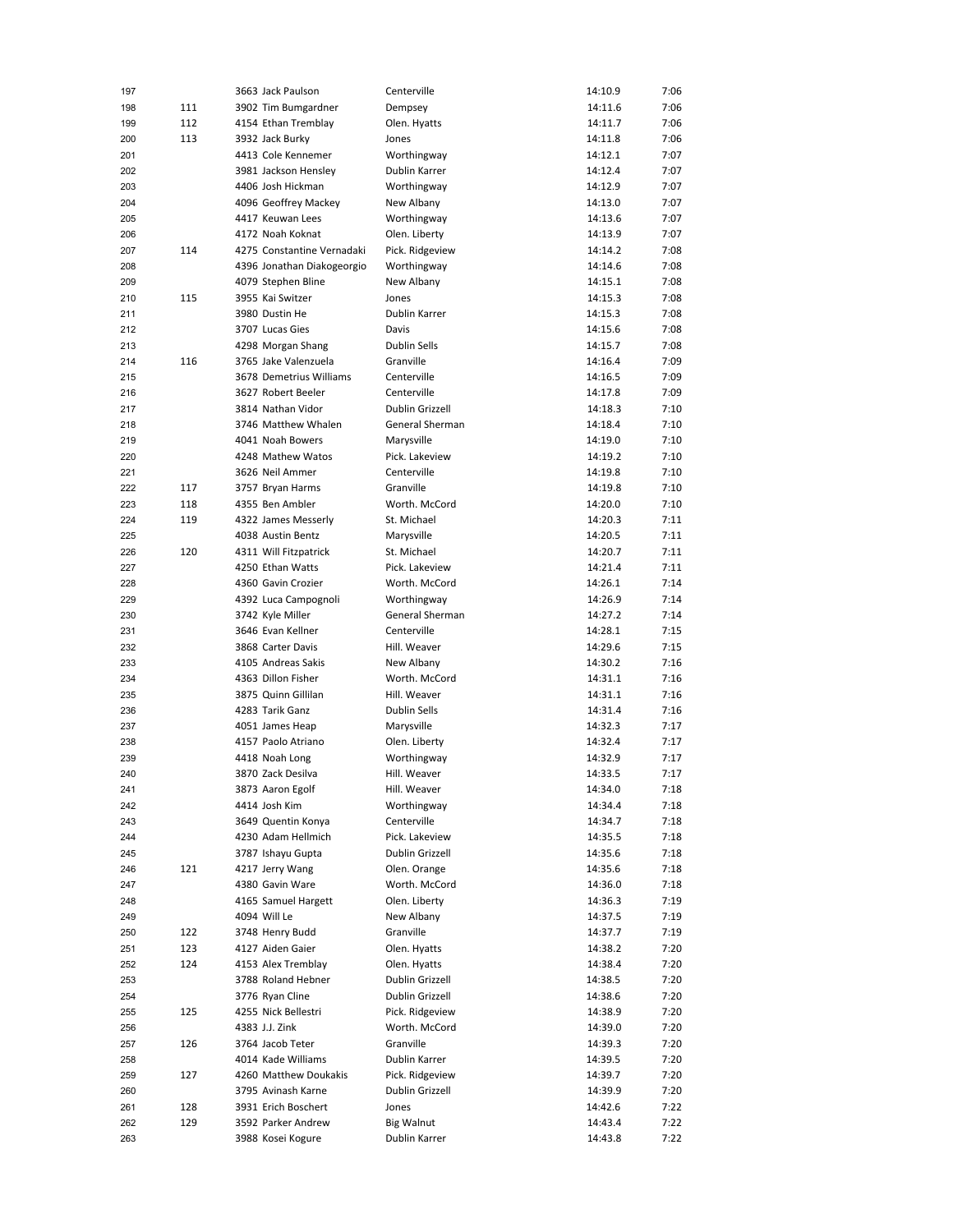| 264 |     | 3803 Jacob Meiner        | Dublin Grizzell      | 14:44.6 | 7:23 |
|-----|-----|--------------------------|----------------------|---------|------|
| 265 |     | 3658 Layne Miller        | Centerville          | 14:44.9 | 7:23 |
| 266 |     | 4140 Carson McKee        | Olen. Hyatts         | 14:45.9 | 7:23 |
| 267 |     | 4409 Samuel Ing          | Worthingway          | 14:46.5 | 7:24 |
| 268 |     | 3817 Luke Walter         | Dublin Grizzell      | 14:46.7 | 7:24 |
|     |     |                          |                      |         |      |
| 269 | 130 | 4214 Zach Neville        | Olen. Orange         | 14:48.8 | 7:25 |
| 270 |     | 3806 Jeevan Nadella      | Dublin Grizzell      | 14:49.5 | 7:25 |
| 271 |     | 3781 Cam Elia            | Dublin Grizzell      | 14:49.6 | 7:25 |
| 272 |     | 4374 Nate Plant          | Worth. McCord        | 14:51.1 | 7:26 |
| 273 |     | 4071 Willy Vititoe       | Marysville           | 14:51.1 | 7:26 |
| 274 |     | 4019 Justin Zhou         | Dublin Karrer        | 14:51.5 | 7:26 |
| 275 |     | 4166 Jack Harper         | Olen. Liberty        | 14:51.8 | 7:26 |
| 276 |     | 4015 Neal Xu             | Dublin Karrer        | 14:52.2 | 7:27 |
|     |     |                          |                      |         |      |
| 277 |     | 4155 Holden Walters      | Olen. Hyatts         | 14:53.0 | 7:27 |
| 278 |     | 4182 Keller Rapp         | Olen. Liberty        | 14:54.5 | 7:28 |
| 279 |     | 4161 Clay Edwardson      | Olen. Liberty        | 14:55.6 | 7:28 |
| 280 |     | 3831 Evan Huang          | Hastings             | 14:56.9 | 7:29 |
| 281 |     | 3772 Will Borkowski      | Dublin Grizzell      | 14:57.0 | 7:29 |
| 282 |     | 4389 Draven Burdock      | Worthingway          | 14:57.6 | 7:29 |
| 283 | 131 | 3596 Hames Bryce         | <b>Big Walnut</b>    | 14:57.6 | 7:29 |
| 284 |     | 3769 Rohan Athavale      | Dublin Grizzell      | 14:57.8 | 7:29 |
|     |     | 4198 Isaac Wolfe         |                      | 14:58.0 | 7:29 |
| 285 |     |                          | Olen. Liberty        |         |      |
| 286 |     | 4121 Daniel Dawit        | Olen. Hyatts         | 14:58.2 | 7:30 |
| 287 |     | 4436 Aneesh Vankara      | Worthingway          | 14:58.3 | 7:30 |
| 288 |     | 3977 Drew Gunnoe         | Dublin Karrer        | 14:58.4 | 7:30 |
| 289 | 132 | 4203 Kadon Fellows       | Olen. Orange         | 14:58.4 | 7:30 |
| 290 |     | 3789 William Helmreich   | Dublin Grizzell      | 14:59.2 | 7:30 |
| 291 |     | 4009 Varun Thotli        | Dublin Karrer        | 14:59.4 | 7:30 |
| 292 |     | 3857 Caleb Hill          | Hill. Memorial       | 15:00.1 | 7:31 |
| 293 | 133 | 3909 Max Griscti         | Dempsey              | 15:00.4 | 7:31 |
| 294 | 134 | 4209 Brandon March       |                      |         | 7:31 |
|     |     |                          | Olen. Orange         | 15:01.1 |      |
| 295 |     | 4227 Lucus Flinders      | Pick. Lakeview       | 15:01.1 | 7:31 |
| 296 |     | 4375 Mark Rice           | Worth. McCord        | 15:01.1 | 7:31 |
| 297 |     | 4074 Jack Zwiezinski     | Marysville           | 15:02.4 | 7:32 |
| 298 |     | 3722 Jack Szabo          | Davis                | 15:02.7 | 7:32 |
| 299 | 135 | 3927 Luke Todt           | Dempsey              | 15:02.9 | 7:32 |
| 300 |     | 4118 Rajan Chakravarthy  | Olen. Hyatts         | 15:03.0 | 7:32 |
| 301 | 136 | 4324 Paul Rivera         | St. Michael          | 15:03.2 | 7:32 |
| 302 |     | 3959 Aidan Beckwith      | <b>Dublin Karrer</b> | 15:03.6 | 7:32 |
|     |     | 4160 Andrew Bower        |                      |         |      |
| 303 |     |                          | Olen. Liberty        | 15:04.9 | 7:33 |
| 304 |     | 3990 Nicholas Kremin     | Dublin Karrer        | 15:05.7 | 7:33 |
| 305 |     | 3716 Sameer Latif        | Davis                | 15:06.9 | 7:34 |
| 306 | 137 | 3956 James Grey Thompson | Jones                | 15:08.0 | 7:35 |
| 307 |     | 4126 Nick Folwarczny     | Olen. Hyatts         | 15:10.5 | 7:36 |
| 308 |     | 3892 Andrew Teske        | Hill. Weaver         | 15:10.7 | 7:36 |
| 309 |     | 4263 Jake Hammond        | Pick. Ridgeview      | 15:11.5 | 7:36 |
| 310 |     | 4189 Ryan Schwieger      | Olen. Liberty        | 15:11.6 | 7:36 |
| 311 |     | 4002 David Reagon        | Dublin Karrer        | 15:12.1 | 7:37 |
| 312 | 138 | 4327 Connor Swackhammer  | St. Michael          | 15:13.2 | 7:37 |
|     |     |                          |                      |         |      |
| 313 |     | 4185 Max Ruppe           | Olen. Liberty        | 15:14.6 | 7:38 |
| 314 |     | 3871 Rishi Dhayananth    | Hill. Weaver         | 15:15.0 | 7:38 |
| 315 |     | 3843 Ryan Porterfield    | <b>Hastings</b>      | 15:15.1 | 7:38 |
| 316 | 139 | 3936 Hudson Emmons       | Jones                | 15:15.9 | 7:38 |
| 317 |     | 4169 David Johnson       | Olen. Liberty        | 15:16.2 | 7:39 |
| 318 |     | 4025 Nick Hayes          | Larson               | 15:16.4 | 7:39 |
| 319 |     | 3713 Owen Hoehn          | Davis                | 15:17.1 | 7:39 |
| 320 |     | 4137 Ian Kirkpatrick     | Olen. Hyatts         | 15:17.2 | 7:39 |
| 321 |     | 3719 Justice Paez        | Davis                | 15:18.2 | 7:40 |
|     |     |                          |                      |         |      |
| 322 |     | 3811 Gavin Sale          | Dublin Grizzell      | 15:19.0 | 7:40 |
| 323 |     | 3821 Elliot Ammonds      | Hastings             | 15:19.2 | 7:40 |
| 324 |     | 3897 Archith Yogish      | Hill. Weaver         | 15:19.2 | 7:40 |
| 325 |     | 4004 Zachary Rust        | Dublin Karrer        | 15:19.5 | 7:40 |
| 326 |     | 4055 Daniel Kruse        | Marysville           | 15:19.6 | 7:40 |
| 327 |     | 4045 Joseph Eley         | Marysville           | 15:20.7 | 7:41 |
| 328 |     | 3826 Joe Driscoll        | Hastings             | 15:20.8 | 7:41 |
| 329 |     | 4113 Joey Wiegand        | New Albany           | 15:21.3 | 7:41 |
| 330 |     | 4180 Chris Patterson     | Olen. Liberty        | 15:22.0 | 7:41 |
|     |     |                          |                      |         |      |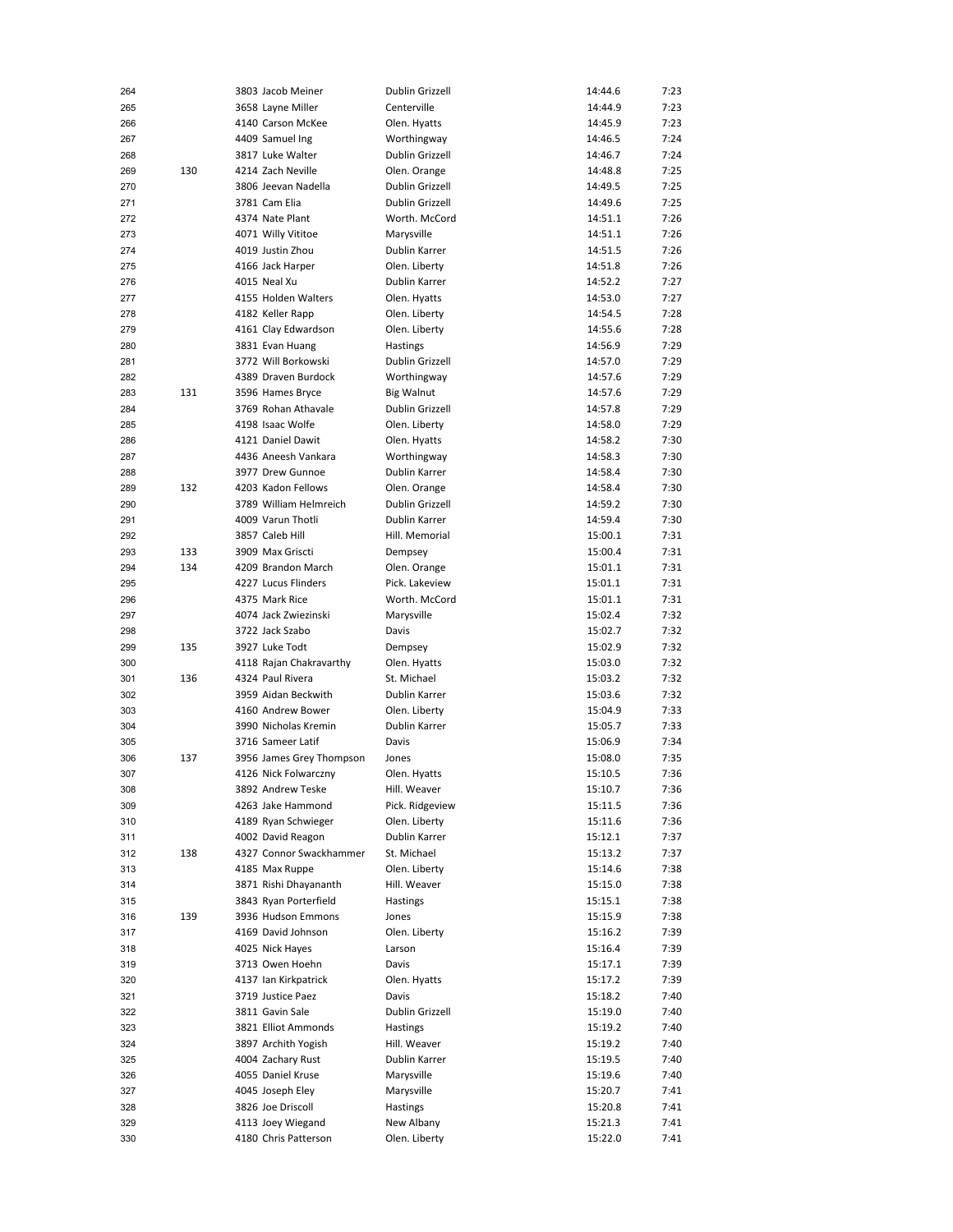| 331 |     | 4012 Jerry Wang           | Dublin Karrer     | 15:22.4 | 7:42 |
|-----|-----|---------------------------|-------------------|---------|------|
| 332 |     | 4043 Aaron Daugherty      | Marysville        | 15:23.9 | 7:42 |
| 333 |     | 4403 Austin Hadden        | Worthingway       | 15:24.2 | 7:43 |
| 334 |     | 3783 Jav Ford             | Dublin Grizzell   | 15:24.5 | 7:43 |
| 335 |     | 4133 Aidan Johnson        | Olen. Hyatts      | 15:25.1 | 7:43 |
| 336 |     | 4382 Isaac Williamson     | Worth. McCord     | 15:26.1 | 7:44 |
| 337 |     | 3778 Aiden Cremeans       | Dublin Grizzell   | 15:26.8 | 7:44 |
| 338 |     | 3828 Noah Freud           | Hastings          | 15:27.5 | 7:44 |
| 339 | 140 | 3751 Andrew Crum          | Granville         | 15:28.0 | 7:44 |
| 340 |     | 4385 Theo Amoah           |                   | 15:28.3 | 7:45 |
|     |     |                           | Worthingway       |         |      |
| 341 |     | 3792 Peter Hollern        | Dublin Grizzell   | 15:28.6 | 7:45 |
| 342 | 141 | 4310 Marcus Dye           | St. Michael       | 15:30.4 | 7:46 |
| 343 |     | 3810 Ronin Rodriguez      | Dublin Grizzell   | 15:30.8 | 7:46 |
| 344 | 142 | 3613 Clark Jeremiah       | <b>Big Walnut</b> | 15:30.8 | 7:46 |
| 345 |     | 3790 Jack Herrick         | Dublin Grizzell   | 15:31.1 | 7:46 |
| 346 |     | 4258 Michael Cibulskas    | Pick. Ridgeview   | 15:31.9 | 7:46 |
| 347 |     | 3995 Timmy Marek          | Dublin Karrer     | 15:32.1 | 7:47 |
| 348 |     | 4021 Kowalcyk Christopher | Larson            | 15:32.2 | 7:47 |
| 349 | 143 | 3599 D'Imperio Caleb      | <b>Big Walnut</b> | 15:32.9 | 7:47 |
| 350 |     | 4168 Connor Ingram        | Olen. Liberty     | 15:33.1 | 7:47 |
| 351 |     | 4195 Jack Van Riper       | Olen. Liberty     | 15:33.5 | 7:47 |
| 352 |     | 3972 Victor Flores        | Dublin Karrer     | 15:34.4 | 7:48 |
| 353 |     | 3952 Elias Sicaras        | Jones             | 15:35.3 | 7:48 |
| 354 |     | 4368 Matthew Lucas        | Worth. McCord     | 15:37.0 | 7:49 |
| 355 | 144 | 4313 Sam Haggard          | St. Michael       | 15:37.5 | 7:49 |
| 356 |     | 4426 Enzo Pine            | Worthingway       | 15:37.7 | 7:49 |
| 357 |     | 4419 Shay Mahaffey        | Worthingway       | 15:37.9 | 7:49 |
|     |     | 3794 Pranav Kakarla       | Dublin Grizzell   |         |      |
| 358 |     | 3917 Erik Paetz           |                   | 15:38.4 | 7:50 |
| 359 |     |                           | Dempsey           | 15:38.5 | 7:50 |
| 360 |     | 4421 Wes McKinney         | Worthingway       | 15:38.6 | 7:50 |
| 361 |     | 3846 Max Son              | Hastings          | 15:39.6 | 7:50 |
| 362 |     | 3848 Phillip Stevens      | Hastings          | 15:39.7 | 7:50 |
| 363 |     | 4188 Marshall Schiele     | Olen. Liberty     | 15:39.7 | 7:50 |
| 364 |     | 3712 Hayden Hill          | Davis             | 15:39.7 | 7:50 |
| 365 |     | 4206 Justin Houck         | Olen. Orange      | 15:41.3 | 7:51 |
| 366 |     | 3698 Henry Abfalter       | Davis             | 15:43.8 | 7:52 |
| 367 |     | 4286 Shunsuke Inoue       | Dublin Sells      | 15:44.7 | 7:53 |
| 368 |     | 3791 Matthew Hickey       | Dublin Grizzell   | 15:45.0 | 7:53 |
| 369 |     | 4005 Zafar Shaik          | Dublin Karrer     | 15:45.3 | 7:53 |
| 370 |     | 4046 Jack Gear            | Marysville        | 15:45.7 | 7:53 |
| 371 |     | 4122 Joe Dragoni          | Olen. Hyatts      | 15:45.8 | 7:53 |
| 372 |     | 3863 Toby Banks           | Hill. Weaver      | 15:45.9 | 7:53 |
| 373 |     | 3899 Ryan Zmuda           | Hill. Weaver      | 15:46.6 | 7:54 |
| 374 |     | 4393 Jaxon Coniglio       | Worthingway       | 15:47.6 | 7:54 |
| 375 |     | 3816 Aayush Vishwanath    | Dublin Grizzell   | 15:48.9 | 7:55 |
| 376 |     | 4044 Daniel Dougherty     | Marysville        | 15:49.8 | 7:55 |
| 377 |     | 3961 Dinesh Bojja         | Dublin Karrer     | 15:49.9 | 7:55 |
|     |     | 3904 Tyler Caridas        |                   |         |      |
| 378 |     |                           | Dempsey           | 15:50.0 | 7:55 |
| 379 |     | 3651 Joel Lavy            | Centerville       | 15:52.0 | 7:56 |
| 380 |     | 4266 Nathaniel Levering   | Pick. Ridgeview   | 15:52.9 | 7:57 |
| 381 |     | 3922 Zane Soliday         | Dempsey           | 15:53.7 | 7:57 |
| 382 |     | 4135 Alexander Juodvalkis | Olen. Hyatts      | 15:53.7 | 7:57 |
| 383 | 145 | 3623 Cummins Ryan         | <b>Big Walnut</b> | 15:54.8 | 7:58 |
| 384 |     | 4439 Zack Yablok          | Worthingway       | 15:56.2 | 7:59 |
| 385 |     | 3919 Bryce Richards       | Dempsey           | 15:57.2 | 7:59 |
| 386 |     | 4361 C.J. Demetris        | Worth. McCord     | 15:58.0 | 7:59 |
| 387 |     | 3851 Andrew Burnett       | Hill. Memorial    | 15:58.4 | 8:00 |
| 388 |     | 3948 Tommy Reed           | Jones             | 15:59.8 | 8:00 |
| 389 |     | 4395 Samuel Cucksey       | Worthingway       | 16:01.9 | 8:01 |
| 390 |     | 4059 Logan Moody          | Marysville        | 16:02.1 | 8:02 |
| 391 |     | 3709 Owen Gorecki         | Davis             | 16:02.8 | 8:02 |
| 392 |     | 4423 Connor Monahan       | Worthingway       | 16:03.6 | 8:02 |
| 393 |     | 4211 Will Messner         | Olen. Orange      | 16:04.7 | 8:03 |
| 394 |     | 4147 Deven Philip         | Olen. Hyatts      | 16:05.6 | 8:03 |
| 395 |     | 4416 Kanyae Lees          | Worthingway       | 16:05.7 | 8:03 |
| 396 |     | 3945 Ryan Nichols         | Jones             | 16:06.3 | 8:04 |
| 397 |     | 3921 Noah Saito           | Dempsey           | 16:06.5 | 8:04 |
|     |     |                           |                   |         |      |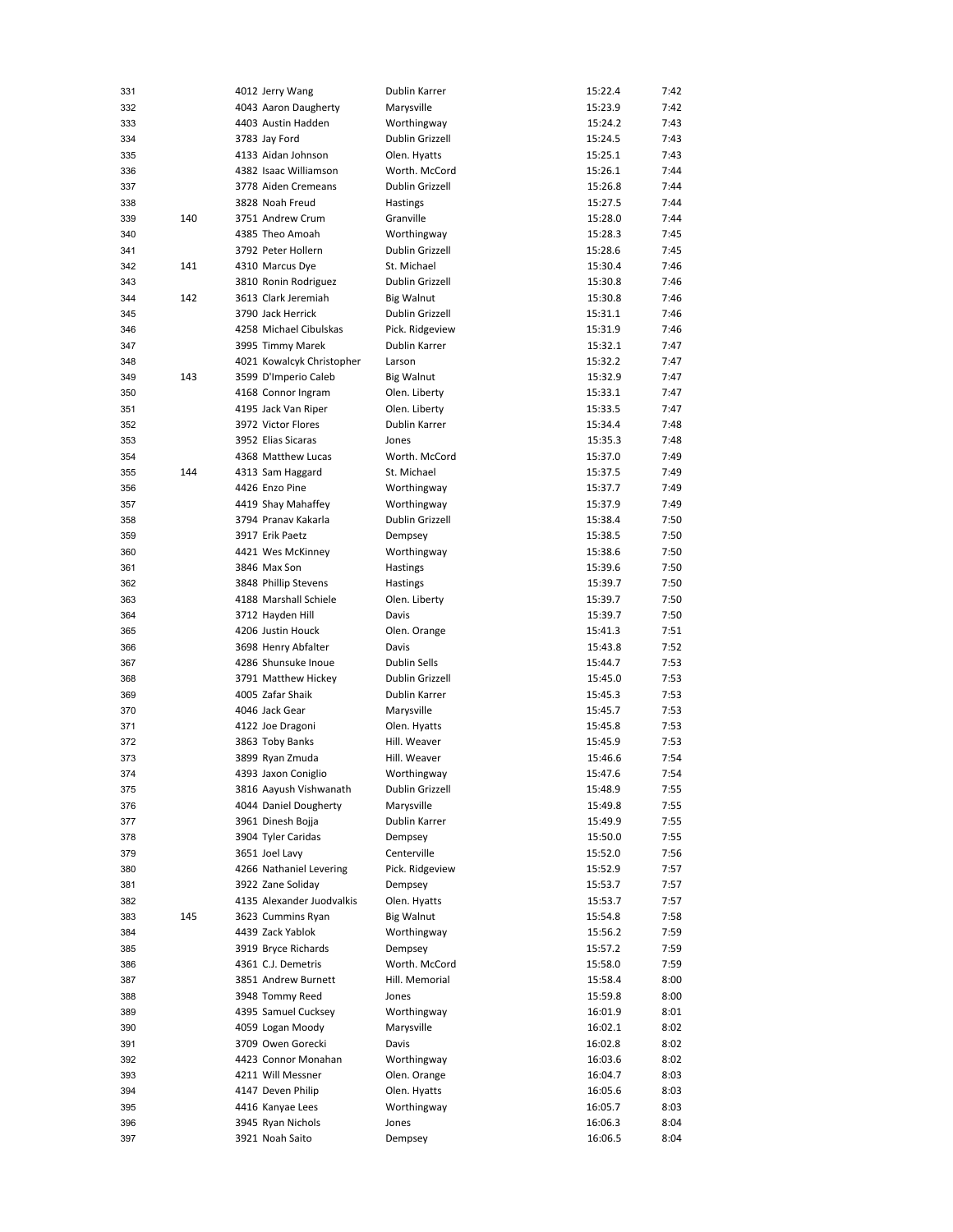| 398 |     | 4364 Alex Garber       | Worth. McCord       | 16:07.6 | 8:04 |
|-----|-----|------------------------|---------------------|---------|------|
| 399 |     | 3935 Chase Emmons      | Jones               | 16:08.1 | 8:05 |
| 400 |     | 3641 Travis Hick       | Centerville         | 16:08.2 | 8:05 |
| 401 |     | 4054 Daniel Kastner    | Marysville          | 16:08.6 | 8:05 |
| 402 |     | 3679 Nolan Winfield    | Centerville         | 16:10.7 | 8:06 |
| 403 |     | 3833 Avery Jakovlic    | Hastings            | 16:14.3 | 8:08 |
| 404 |     | 3813 Patrick Tervo     | Dublin Grizzell     | 16:14.7 | 8:08 |
| 405 |     | 4367 Caden Johnson     | Worth. McCord       | 16:15.5 | 8:08 |
| 406 |     | 3594 McKelvey Ben      | <b>Big Walnut</b>   | 16:16.2 | 8:09 |
| 407 |     | 4246 Ian Vawter        | Pick. Lakeview      | 16:18.9 | 8:10 |
| 408 |     | 4117 River Carson      | Olen. Hyatts        | 16:19.7 | 8:10 |
| 409 |     | 4039 Justin Bernard    | Marysville          | 16:20.4 | 8:11 |
| 410 |     | 4378 Jeremy Strumbaugh | Worth. McCord       | 16:21.5 | 8:11 |
| 411 |     | 3908 Hayden Gorz       | Dempsey             | 16:23.8 | 8:12 |
| 412 |     | 3786 Jeremy Grimm      | Dublin Grizzell     | 16:23.9 | 8:12 |
| 413 |     | 4062 Mason Reed        | Marysville          | 16:24.8 | 8:13 |
| 414 |     | 3918 Cooper Pflaun     | Dempsey             | 16:25.7 | 8:13 |
| 415 |     | 4011 Alan Wang         | Dublin Karrer       | 16:29.3 | 8:15 |
| 416 |     | 3621 Judy Nicholas     | <b>Big Walnut</b>   | 16:32.6 | 8:17 |
| 417 | 146 | 3753 Ethan Dorman      | Granville           | 16:34.2 | 8:18 |
| 418 |     | 3774 Andrew Choung     | Dublin Grizzell     | 16:34.5 | 8:18 |
| 419 |     | 3989 Brandon Kramer    | Dublin Karrer       | 16:35.3 | 8:18 |
| 420 |     | 3600 Lilly Carter      | <b>Big Walnut</b>   | 16:41.1 | 8:21 |
| 421 | 147 | 3750 John Coffey       | Granville           | 16:41.8 | 8:21 |
| 422 |     | 3957 Steventon 'Wagner | Jones               | 16:42.8 | 8:22 |
| 423 |     | 3874 Ethan Foster      | Hill. Weaver        | 16:45.5 | 8:23 |
| 424 |     | 3603 Lariviere Devon   | <b>Big Walnut</b>   | 16:47.1 | 8:24 |
| 425 |     | 3942 Samuel Miller     | Jones               | 16:48.2 | 8:25 |
| 426 |     | 3837 Fletcher McMeans  | Hastings            | 16:50.9 | 8:26 |
| 427 |     | 4190 Patrick Shepherd  | Olen. Liberty       | 16:54.4 | 8:28 |
| 428 |     | 3661 Declan Neal       | Centerville         | 16:54.7 | 8:28 |
| 429 |     | 3886 Yousef Salaani    | Hill. Weaver        | 16:54.8 | 8:28 |
| 430 |     | 4221 Markus Cole       | Pick. Lakeview      | 16:56.8 | 8:29 |
| 431 |     | 4288 Tej Jacobs        | <b>Dublin Sells</b> | 16:57.8 | 8:29 |
| 432 |     | 4425 Gabriel Newman    | Worthingway         | 16:59.0 | 8:30 |
| 433 |     | 3950 Nathan Ross       | Jones               | 16:59.5 | 8:30 |
| 434 |     | 3840 Justin Murdick    | Hastings            | 17:00.5 | 8:31 |
| 435 |     | 4238 Ryan Omalley      | Pick. Lakeview      | 17:00.9 | 8:31 |
| 436 |     | 4252 Andrew Wilson     | Pick. Lakeview      | 17:03.3 | 8:32 |
| 437 |     | 3869 Gabe Davis        | Hill. Weaver        | 17:04.3 | 8:33 |
| 438 |     | 3617 Rines Kyle        | <b>Big Walnut</b>   | 17:05.5 | 8:33 |
| 439 |     | 4278 Jackson Cygan     | <b>Dublin Sells</b> | 17:08.4 | 8:35 |
| 440 |     | 3824 Charlie Casella   | Hastings            | 17:09.3 | 8:35 |
| 441 |     | 3976 Shritan Gunday    | Dublin Karrer       | 17:15.1 | 8:38 |
| 442 |     | 3906 Logan Franklin    | Dempsey             | 17:16.9 | 8:39 |
| 443 |     | 3898 Arpith Yogish     | Hill. Weaver        | 17:20.0 | 8:40 |
| 444 |     | 3727 Jonathan Yu       | Davis               | 17:20.7 | 8:41 |
| 445 |     | 3842 Ben Onifer        | Hastings            | 17:28.5 | 8:45 |
| 446 |     | 4050 Joseph Hazelbaker | Marysville          | 17:31.0 | 8:46 |
| 447 |     | 3660 Ryan Mount        | Centerville         | 17:34.7 | 8:48 |
| 448 |     | 3671 Keegan Terhune    | Centerville         | 17:35.1 | 8:48 |
| 449 |     | 3616 Renick Keaton     | <b>Big Walnut</b>   | 17:38.1 | 8:50 |
| 450 |     | 4370 Luke McDevitt     | Worth. McCord       | 17:38.6 | 8:50 |
| 451 |     | 4042 Logan Brunswick   | Marysville          | 17:39.4 | 8:50 |
| 452 |     | 3768 Colesen Anderson  | Dublin Grizzell     | 17:39.5 | 8:50 |
| 453 |     | 3844 Jack Reed         | Hastings            | 17:39.8 | 8:50 |
| 454 |     | 3647 Drew Kernan       | Centerville         | 17:40.0 | 8:50 |
| 455 |     | 4356 David Barone      | Worth. McCord       | 17:48.4 | 8:55 |
| 456 |     | 3593 Hart Ben          | <b>Big Walnut</b>   | 17:48.7 | 8:55 |
| 457 |     | 3625 Salmon Spencer    | <b>Big Walnut</b>   | 17:49.1 | 8:55 |
| 458 |     | 3615 Gutierrez Joshua  | <b>Big Walnut</b>   | 17:55.1 | 8:58 |
| 459 |     | 4146 Daniel Nguyen     | Olen. Hyatts        | 17:58.8 | 9:00 |
| 460 |     | 4435 Quinn Vagnier     | Worthingway         | 17:59.1 | 9:00 |
| 461 |     | 4130 Ben Holloway      | Olen. Hyatts        | 18:00.9 | 9:01 |
| 462 |     | 4145 Joshua Nagel      | Olen. Hyatts        | 18:02.7 | 9:02 |
| 463 |     | 3602 Andrian Dawson    | <b>Big Walnut</b>   | 18:09.3 | 9:05 |
| 464 |     | 3984 Vibhav Kaluvala   | Dublin Karrer       | 18:13.0 | 9:07 |
|     |     |                        |                     |         |      |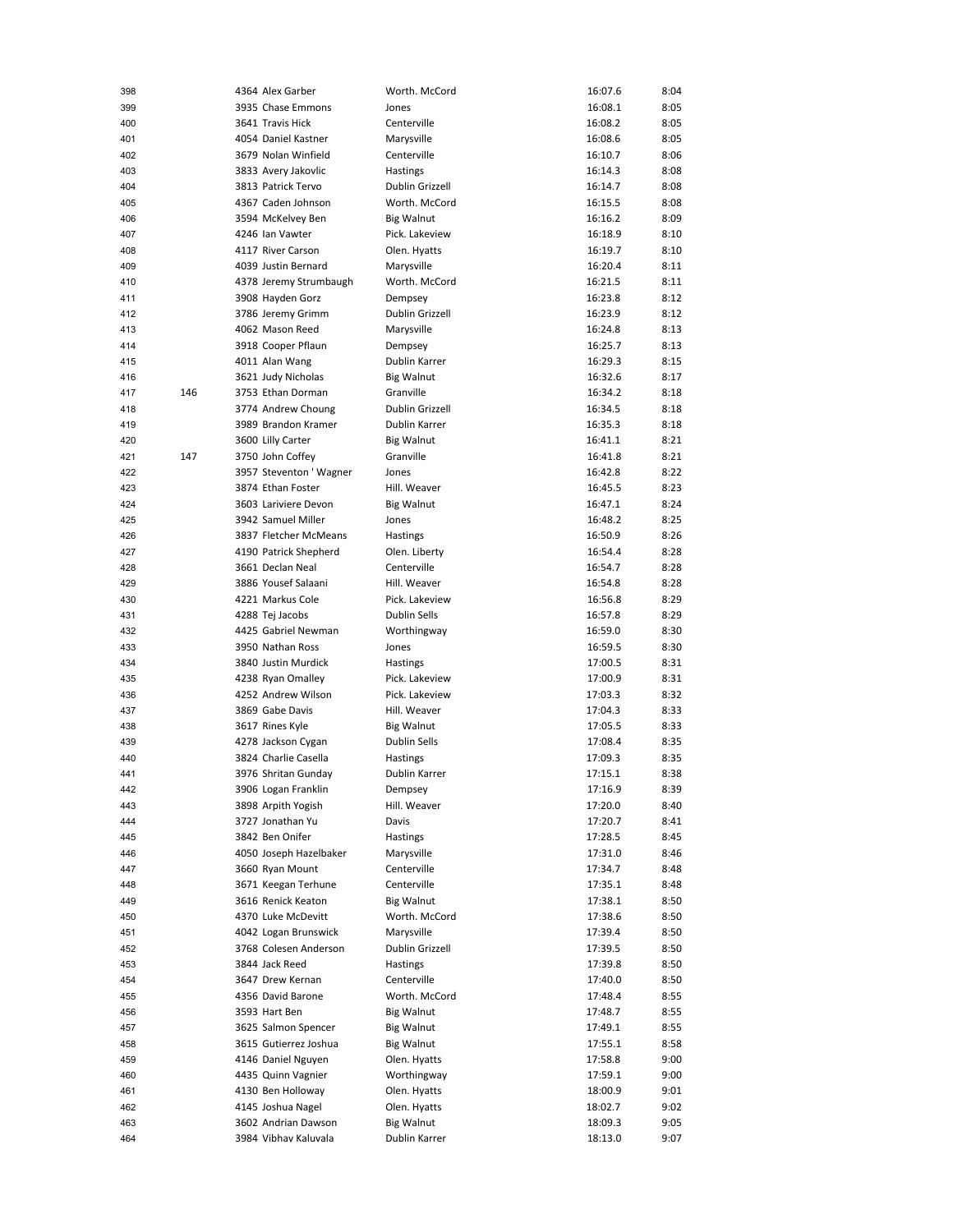| 465 | 4138 Jack Linscott         | Olen. Hyatts      | 18:14.4 | 9:08  |
|-----|----------------------------|-------------------|---------|-------|
| 466 | 3905 Dylan Cretella        | Dempsey           | 18:18.6 | 9:10  |
| 467 | 3812 Akul Singh            | Dublin Grizzell   | 18:22.2 | 9:12  |
| 468 | 3986 Mithra Kancheti       | Dublin Karrer     | 18:25.3 | 9:13  |
| 469 | 3808 Trevor Palicki        | Dublin Grizzell   | 18:25.4 | 9:13  |
| 470 | 4070 Grant Turk            | Marysville        | 18:27.5 | 9:14  |
| 471 | 4274 Brandon Vancleave     | Pick. Ridgeview   | 18:30.5 | 9:16  |
| 472 | 3799 Christopher Lambright | Dublin Grizzell   | 18:57.0 | 9:29  |
| 473 | 3793 Roman Joseph          | Dublin Grizzell   | 18:57.9 | 9:29  |
| 474 | 3752 Joseph Dickson        | Granville         | 19:01.6 | 9:31  |
| 475 | 3883 Omar Mousa            | Hill. Weaver      | 19:12.8 | 9:37  |
| 476 | 4131 Braden Hunsicker      | Olen. Hyatts      | 19:14.8 | 9:38  |
| 477 | 4061 Benjamin Parsons      | Marysville        | 19:19.1 | 9:40  |
| 478 | 4175 Brendan Linn          | Olen. Liberty     | 19:47.7 | 9:54  |
| 479 | 4290 Will Krietemeyer      | Dublin Sells      | 19:50.9 | 9:56  |
| 480 | 3901 Max Bird              | Dempsey           | 20:01.8 | 10:01 |
| 481 | 3878 Caleb Hughes          | Hill. Weaver      | 20:28.3 | 10:15 |
| 482 | 3933 Ryan Card             | Jones             | 20:56.0 | 10:28 |
| 483 | 3938 Danny Harrigan        | Jones             | 20:56.2 | 10:29 |
| 484 | 3767 Abdullah Amir         | Dublin Grizzell   | 20:56.5 | 10:29 |
| 485 | 3825 Connor Coyne          | Hastings          | 20:58.8 | 10:30 |
| 486 | 3608 Stewart Garrett       | <b>Big Walnut</b> | 21:28.0 | 10:44 |
| 487 | 3929 Peter Anderson        | Jones             | 21:32.0 | 10:47 |
| 488 | 3657 Brody Miller          | Centerville       | 21:32.5 | 10:47 |
| 489 | 4073 Grant Young           | Marysville        | 22:21.0 | 11:11 |
| 490 | 4398 Xavier Etienne        | Worthingway       | 22:46.4 | 11:24 |
| 491 | 4304 Cole Truckly          | Dublin Sells      | 22:54.7 | 11:28 |
| 492 | 3903 Eli Buregeson         | Dempsey           | 24:20.7 | 12:11 |
|     |                            |                   |         |       |

1. New Albany

2 3 4 6 8 (14) (16) = 23 Mitchell Doran, Noah Desai, Jeremy Hanna, Lleyton Axline, Andrew Klingele, Henry Briggs, Dylan Neff

2. Pick. Lakeview

 $7 \t9 \t10 \t11 \t12 \t(17) \t(18) = 49$  Justin Reitano, Jake Gill, Jackson Roes, Carson Jones, Bennett Ladowitz, William Meyer, Nick Emswiler

3. Dublin Karrer

 13 15 21 22 23 (26) (40) = 94 Koki Yuzurihara, Jacob Hensley, Andrew Rust, Gabriel Long, Josh Buss, Gavin Ni, Jonathan Loynes

4. Hastings

 1 25 27 39 46 (63) (68) = 138 Nathan Mark, Krish Mawalkar, Eric Nowak, Spencer Kowalke, Garrett Brownlee, Josh Cable, Frankie Mulligan

5. Centerville

 24 31 34 41 42 (51) (54) = 172 Ryan Khosla, Patrick McCafferty, Sean Patric Downs, Noah Mangen, Caleb Kauffman, Sage Reiman, Logan Rimkus

6. Davis

 5 28 44 55 56 (58) (62) = 188 Jared Deverna, Jonathan Carr, Michael Lin, Shane Hall, Jordan Vega, Mark Gaston, Ethan Gies

7. Dublin Grizzell

29 37 45 50 59 (69) (71) = 220

 Jack Kessler, Max Fickas, Jakob Miller, Reese Cline, Jeffrey Goodstein, Eli Vilkinofsky, Ryan Mortazavi

8. Marysville

19 32 48 52 75 (77) (79) = 226

 Lincoln Witt, Hunter Stiltner, Jack Golla, Zach Monnin, Caleb Skidmore, Riley Miller, Cameron Smith

9. Olen. Liberty

 20 36 53 66 70 (78) (80) = 245 Aidan Fuller, Nikolas Neos, Daniel Maluszycki, Mitchell Martz, Ben Rappleye, Jacob Tootle, Parker Lawrence